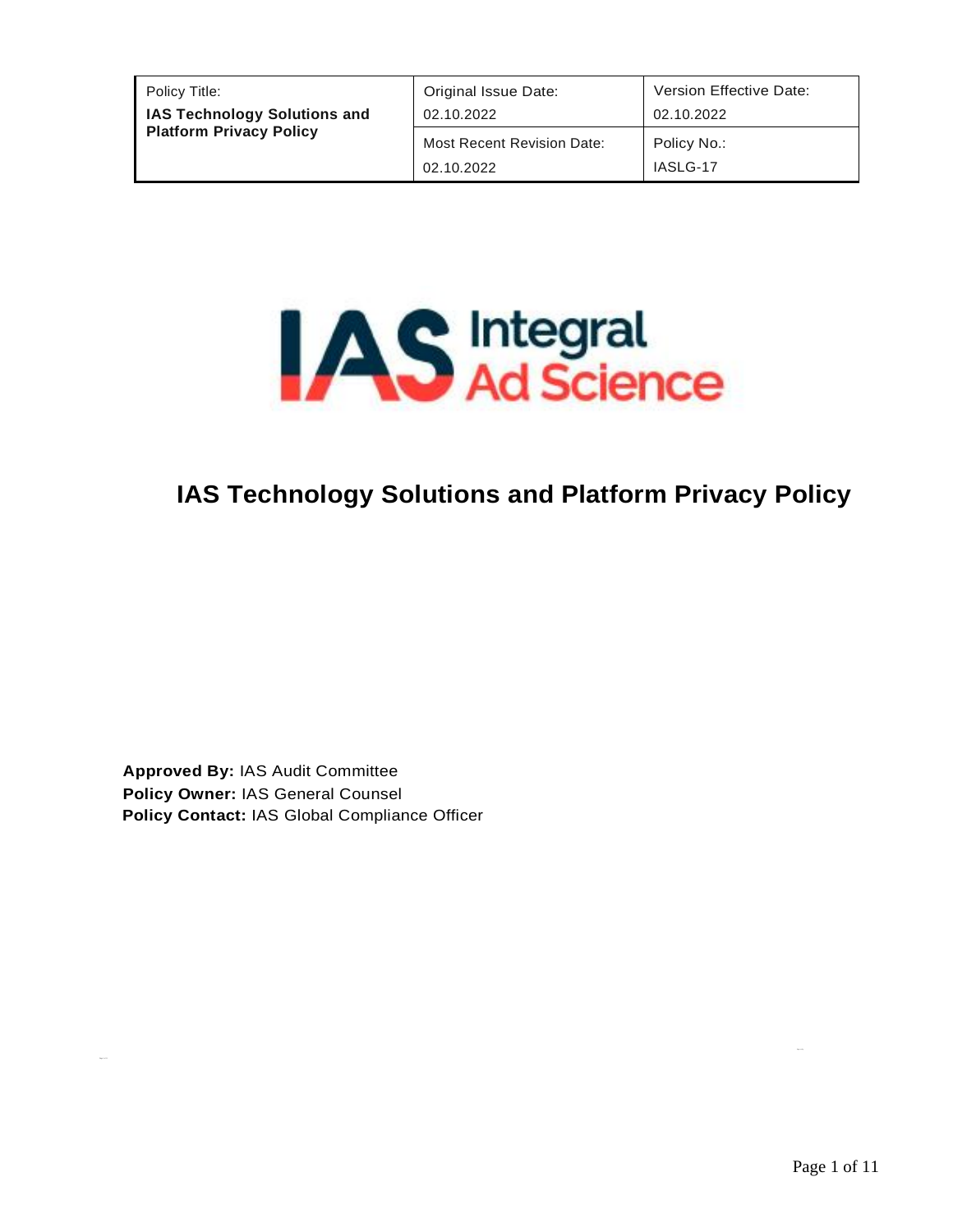## **Contents**

| 1.0 |                                                                                       |  |  |  |  |
|-----|---------------------------------------------------------------------------------------|--|--|--|--|
| 1.1 |                                                                                       |  |  |  |  |
| 1.2 |                                                                                       |  |  |  |  |
| 2.0 |                                                                                       |  |  |  |  |
| 3.0 |                                                                                       |  |  |  |  |
| 3.1 |                                                                                       |  |  |  |  |
| 3.2 |                                                                                       |  |  |  |  |
|     | 3.2.1                                                                                 |  |  |  |  |
|     |                                                                                       |  |  |  |  |
|     |                                                                                       |  |  |  |  |
|     |                                                                                       |  |  |  |  |
|     | 3.2.2                                                                                 |  |  |  |  |
|     |                                                                                       |  |  |  |  |
|     |                                                                                       |  |  |  |  |
|     |                                                                                       |  |  |  |  |
|     |                                                                                       |  |  |  |  |
|     |                                                                                       |  |  |  |  |
|     |                                                                                       |  |  |  |  |
|     |                                                                                       |  |  |  |  |
|     | 3.2.6 How and why IAS discloses the personal data that it collects to other parties 7 |  |  |  |  |
|     |                                                                                       |  |  |  |  |
|     |                                                                                       |  |  |  |  |
|     |                                                                                       |  |  |  |  |
|     |                                                                                       |  |  |  |  |
|     |                                                                                       |  |  |  |  |
|     |                                                                                       |  |  |  |  |
|     |                                                                                       |  |  |  |  |
|     |                                                                                       |  |  |  |  |
|     |                                                                                       |  |  |  |  |
|     |                                                                                       |  |  |  |  |
|     |                                                                                       |  |  |  |  |
|     |                                                                                       |  |  |  |  |
| 4.0 |                                                                                       |  |  |  |  |
| 4.1 |                                                                                       |  |  |  |  |
| 4.2 |                                                                                       |  |  |  |  |
| 4.3 |                                                                                       |  |  |  |  |
| 5.0 |                                                                                       |  |  |  |  |
|     |                                                                                       |  |  |  |  |
|     |                                                                                       |  |  |  |  |
|     |                                                                                       |  |  |  |  |
|     |                                                                                       |  |  |  |  |
| 6.0 |                                                                                       |  |  |  |  |
| 7.0 |                                                                                       |  |  |  |  |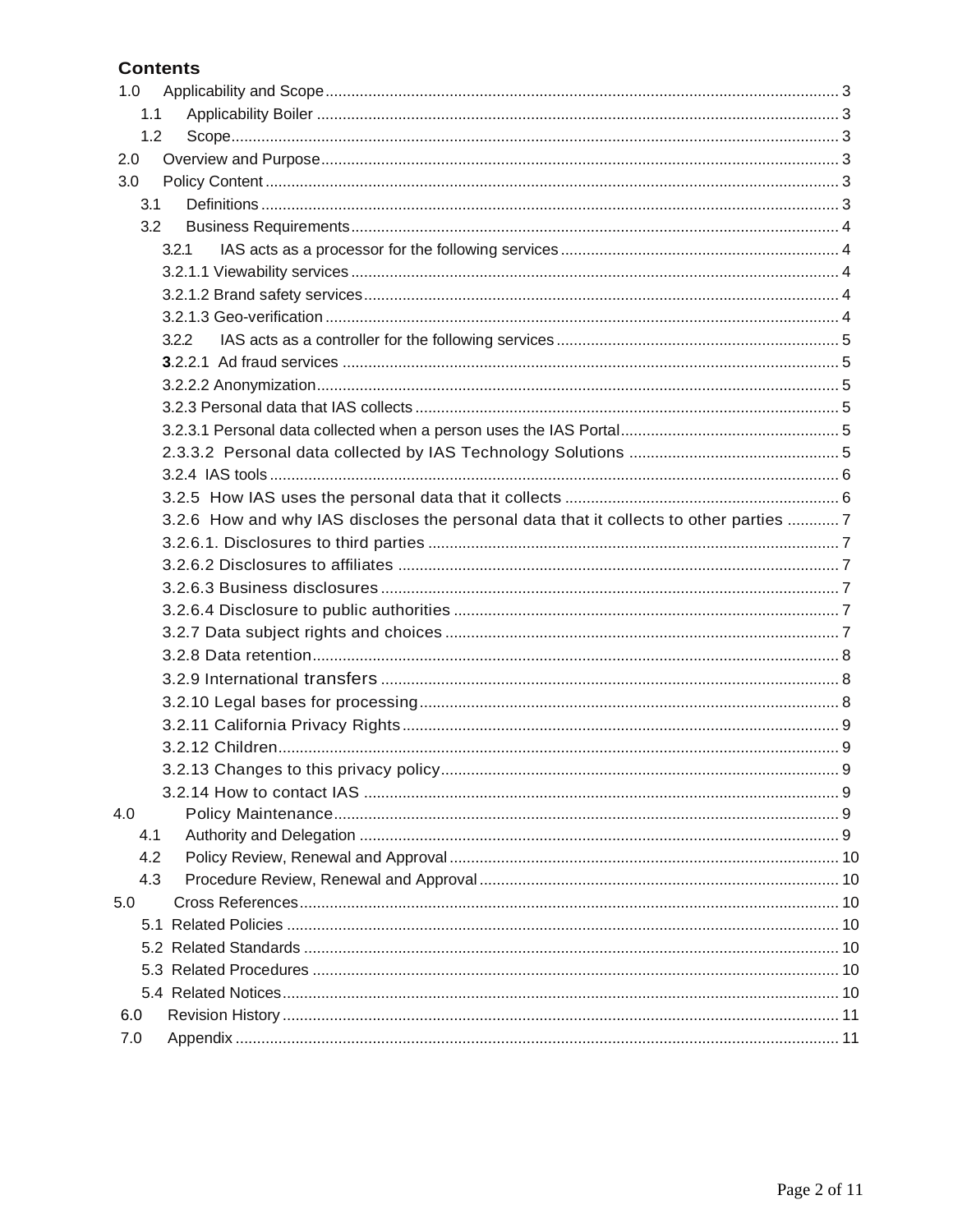## **1.0 Applicability and Scope**

## **1.1 Applicability**

The IAS Technology Solutions and Platform Privacy Policy (hereafter referredto as this "Policy") applies to the various operations within Integral Ad Science Holding Corp. (IAS) its sales platforms, all employees and, as applicable, subsidiaries, affiliates and third parties that support IAS' business activities (collectively, "IAS Entities"). This Policy establishes the minimum requirements for IAS and its entities.

## <span id="page-2-0"></span>**1.2 Scope**

This Privacy Policy applies to Personal Data (as defined below) collected through the verification, optimization, and activation technology solutions ("Technology Solutions") that IAS provide to their customers through various channels, as well as IAS Signal at [www.integralplatform.com](https://integralplatform.com/) ("IAS Portal"), which allow IAS customers and media partners ("Users") to access reporting regarding the Technology Solutions. For information regarding IAS processing practices with respect to its Websites, please see IAS website privacy policy [here.](https://integralads.com/ias-privacy-data-management/policies/privacy-policy/)

## <span id="page-2-1"></span>**2.0 Overview and Purpose**

IAS empowers the advertising industry to invest with confidence and activate consumers everywhere, on every device. IAS build products, deliver solutions, and generate ideas that provide valuable functions for its customers and media partners. IAS acts with honesty, transparency, and integrity in working with each other and with its customers and media partners. As part of its role in promoting trust and transparency in digital advertising, IAS takes seriously its responsibilities with respect to privacy. This privacy policy demonstrates how the personal information and personal data that is collected from its media partners and customers is used, shared, and retained.

## **3.0 Policy Content**

## **3.1 Definitions**

| <b>Term</b>                                       | <b>Definition</b>                                                                                                                                                                                                                     |
|---------------------------------------------------|---------------------------------------------------------------------------------------------------------------------------------------------------------------------------------------------------------------------------------------|
| <b>Controller</b>                                 | "The natural or legal person, public authority, agency or other body<br>which, alone or jointly with others, determines the purposes and<br>means of the processing of personal data. [General Data Protection<br>Regulation (GDPR)]. |
| Data subjects                                     | "Identified or identifiable natural person[s]" (GDPR). Data subjects are<br>people from whom or about whom information has been collected in<br>connection with a business and its operations                                         |
| Invalid traffic (IVT)/<br><b>Impression fraud</b> | The management of ad serving, ad display, or traffic activity such that<br>ad impression measurements are shown inappropriately because the                                                                                           |

The following acronyms and terms are used within this document.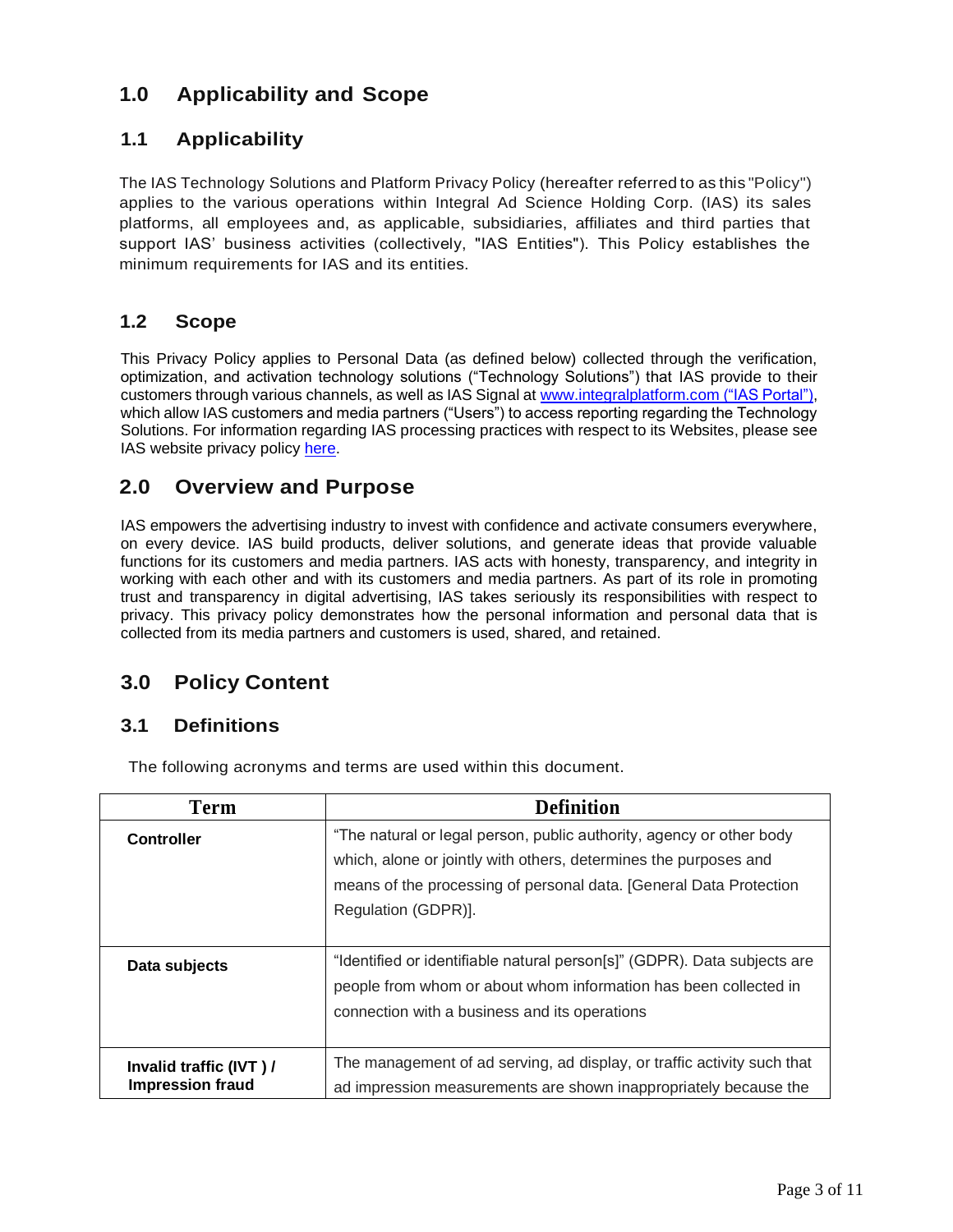|                      | ads cannot be viewed by a user, are not served within operationally<br>viewable parameters, or were displayed as a result of fraudulent |
|----------------------|-----------------------------------------------------------------------------------------------------------------------------------------|
|                      | machine-generated traffic.                                                                                                              |
| <b>Personal Data</b> | Business contact information collected from visitors and clients who                                                                    |
|                      | wish to obtain information or support, or to purchase their Technology                                                                  |
|                      | Solutions. Contact information includes first name, last name,                                                                          |
|                      | business email address, job title, name of the organization, country,                                                                   |
|                      | business phone number, and organization type.                                                                                           |
| <b>Processor</b>     | The entity that actually performs the data processing on the                                                                            |
|                      | controller's behalf. (GDPR).                                                                                                            |
| <b>User</b>          | Someone who is using the IAS portal, or its Technology solutions and                                                                    |
|                      | services, i.e. IAS customers and media partners.                                                                                        |

## **3.2 Business Requirements**

For clarity, this policy applies when IAS acts as a "Controller" (as defined in the General Data Protection Regulation (the "GDPR"), and the versions of the GDPR retained in U.K. law (the "UK GDPR") and Switzerland). Note that IAS may also process Personal Data of its Users' employees and other individuals in connection with IAS provision of services to entities which have contracted for IAS's services ("Customers"). In this case IAS is the "Processor" of Personal Data. "Personal Data" means any information that identifies or relates to a particular individual and also includes information referred to as "personally identifiable information" or "personal information" under applicable data privacy laws, rules, or regulations (collectively the "Data Protection Laws"). If IAS is the Processor for someone's Personal Data (i.e., not the controller), they may contact the controller to address their rights with respect to such data.

#### **3.2.1 IAS acts as a processor for the following services**

#### **3.2.1.1 Viewability services**

IAS collects personal data from pixels and tags in ads, as well as from SDKs integrated into ad servers, video players, and mobile applications, and reports back to the specific Customer the information about whether that Customer's ads have had the opportunity to be seen by real people. IAS only uses personal data collected from a particular Customer's ads or ad space to report to that Customer, so is acting only on that Customer's instructions.

#### **3.2.1.2 Brand safety services**

IAS's brand safety services involve the comparison of individual Customers' brand safety needs against the IAS internal database of information about particular sites and mobile applications, which is used to ensure that Customers' ads won't be displayed on sites which do not meet an individual Customer's needs when an impression on that site is received. IAS does not use information collected from impressions for purposes other than ensuring a Customer's ads are not served on sites or mobile applications that do not meet that Customer's requirements.

#### **3.2.1.3 Geo-verification**

IAS Customers can verify the non-precise location of viewers of a particular webpage or mobile application to ensure they do not serve ads irrelevant to or inappropriate for a particular jurisdiction. To do this, IAS obtains information from a device or browser to allow it to determine the approximate (but not precise) location of that IP address. IAS only uses this information to provide geo-verification to the specific Customer that has requested it, and not for any other purpose, so again only acts on its specific Customer's instructions. When acting as a processor and carrying out the above-mentioned processing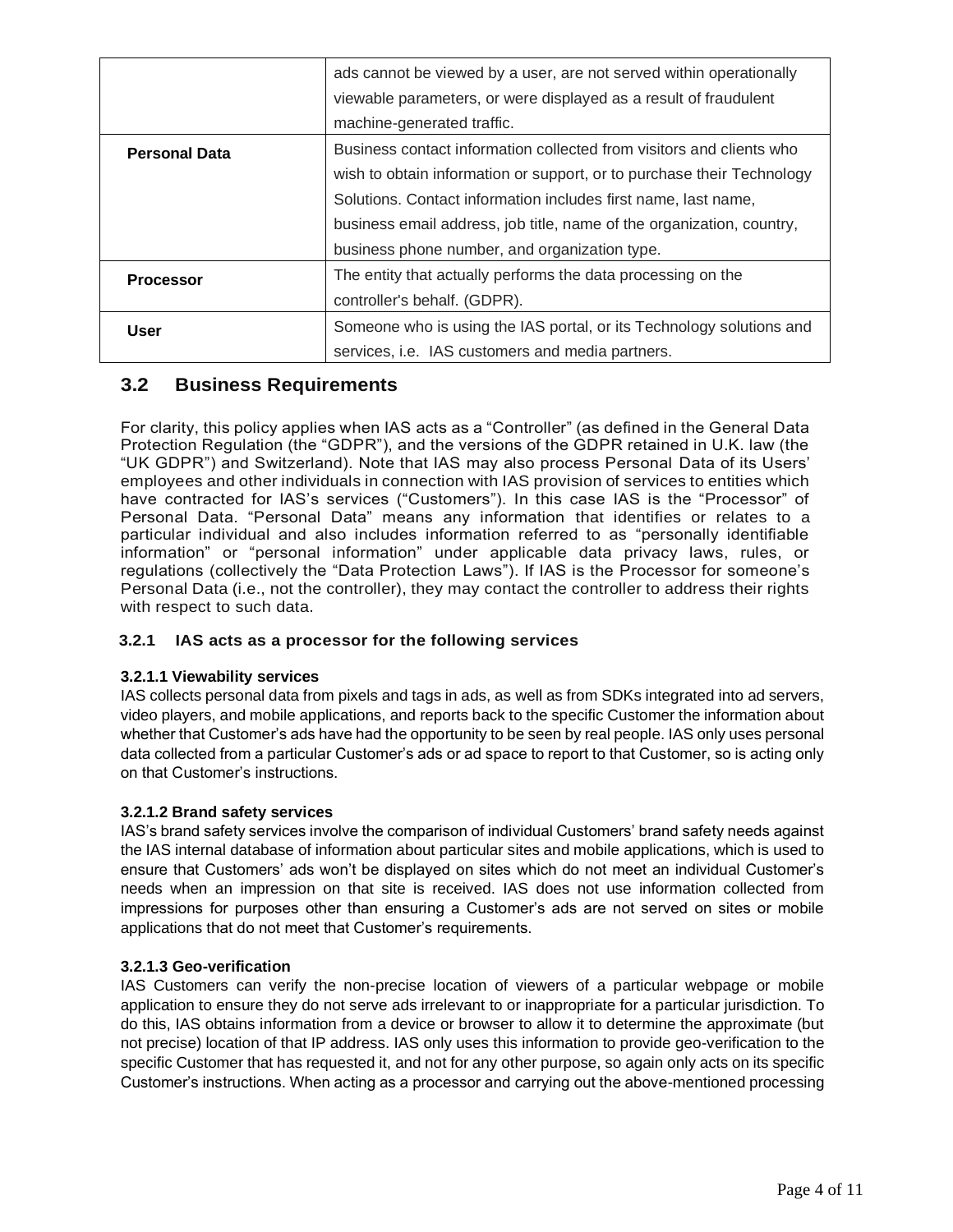activities, IAS does not share any of the personal data collected from one Customer with other Customers.

#### **3.2.2 IAS acts as a controller for the following services**

#### **3.2.2.1 Ad fraud services**.

In addition to identifying invalid traffic which includes specific attempts at ad fraud for individual Customers, IAS collects information from pixels embedded on all of its Customers' ads, as well as SDKs integrated into ad servers, video players and mobile applications, and analyzes them to identify anomalies that indicate non-human traffic, including ad fraud. This information is collected across all IAS channels, Customers, and platforms, and is aggregated together to create scalable detection models, which allow IAS to distinguish real human behavior from bot behavior, and is also used to create ad fraud exclusion lists. As IAS combines information from all of its Customers' ads to develop its own ad fraud detection models, it is determining how to use the personal data collected in relation to each of its Customers for its own internal purposes. Accordingly, IAS is a controller in relation to personal data used for these services. IAS shares the ad fraud exclusion lists with certain Customers (e.g., DSPs and Ad Exchanges) to enable such Customers to avoid serving their respective clients' ads to "bad" or fraudulent IP Addresses.

#### **3.2.2.2 Anonymization**

IAS develops its own models and benchmarking reports using information collected from pixels and SDKs used by multiple Customers. However, IAS only uses this information in anonymized form, i.e., in such a form that that information cannot be used to identify an individual or Customer by any means reasonably available to IAS. IAS uses various methods, including deleting identifiers and aggregation, to ensure that this information is appropriately anonymized. For the purposes of processing personal data to anonymize it, IAS is using personal data it collects for its own internal purposes, and is a controller. However, after the anonymization process is complete, IAS is no longer a "controller" as the information is no longer personal data.

For more information about how IAS acts as a controller or processor, see IAS [Data Protection Portal.](https://integralads.com/ias-privacy-data-management/)

#### **3.2.3 Personal data that IAS collects**

#### **3.2.3.1 Personal data collected when a person uses the IAS Portal**

When a person creates an account with IAS, they may provide IAS with their contact details, such as their name, phone number, physical address, and email address to enable IAS to provide their services to them. They may also be asked to provide a username and password to use as identity verification credentials to access their IAS Portal. Through the IAS Portal, Users may access reporting services in connection with use of IAS suite of Technology Solutions.

IAS may also automatically collect certain data about a User when they access or use the IAS Portal. Collectively, IAS refers to this information as "Usage Information." The methods that may be used on the IAS Portal to collect Usage Information include:

- **Log Information.** Log information is data about the User's use of the IAS Portal, such as IP address, browser type, referring/exit pages, operating system, date/time stamps, and related data, and may be stored in log files.
- **Information Collected by Cookies.** First party technical, functional, and performance cookies may be used to collect information about interactions with the IAS Portal or IAS emails. The cookies utilized in the IAS Portal do not create profiles regarding individuals and are only for purposes of ensuring the technical functionality of the IAS Portal.

#### **3.2.3.2 Personal data collected by IAS Technology Solutions**

IAS accredited Technology Solutions serve both advertisers and media sellers by providing independent, third-party verification and measurement services. By analyzing information about ad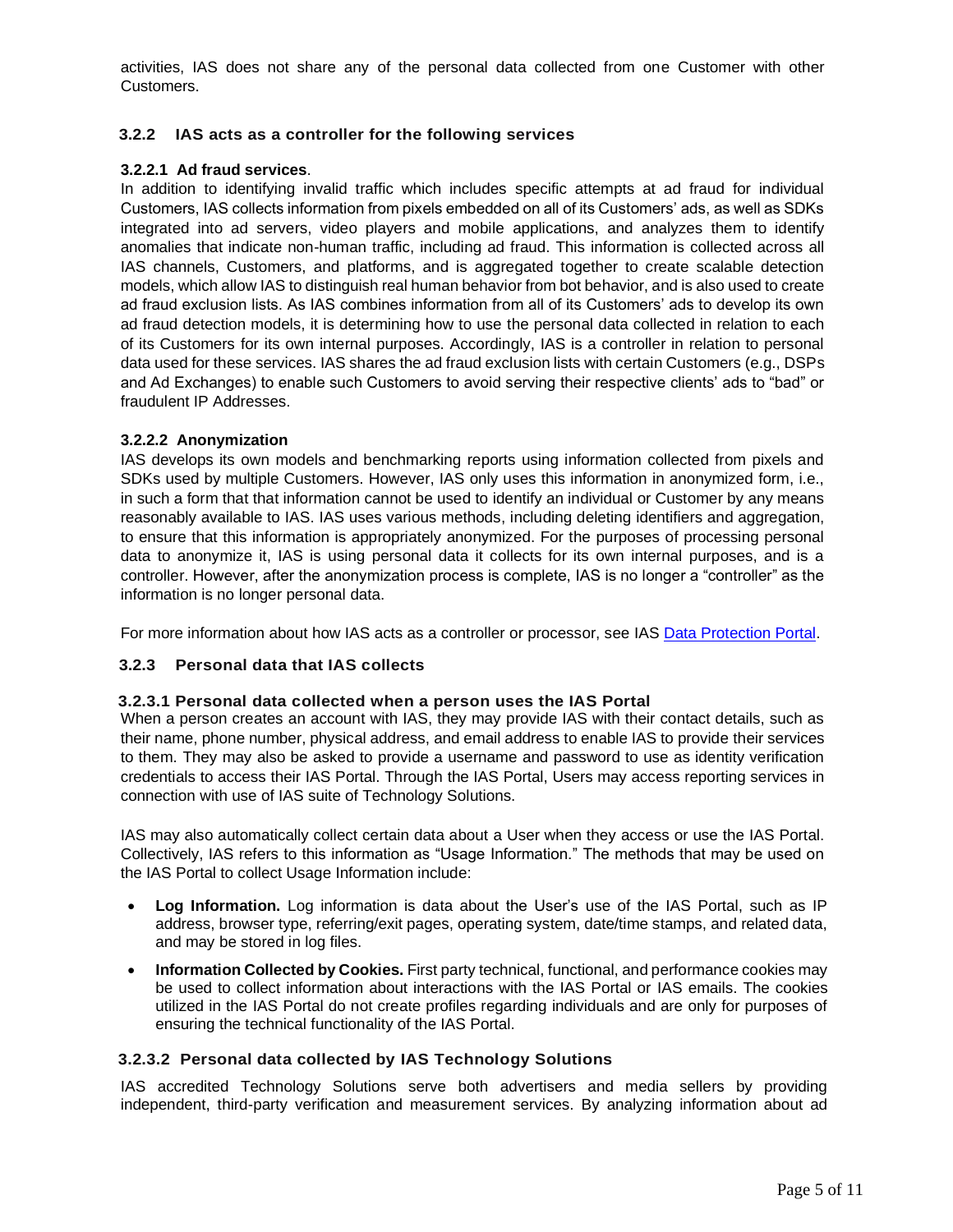impression delivery and website traffic, IAS verifies whether the media has met or failed to meet expectations based on characteristics that include the brand safety of a webpage, the viewability of the ad placement, the existence of ad fraud, as well as additional contextual variables. Measurement is available across both browser and app environments for mobile and desktop devices. IAS collects and surfaces this data to increase trust and transparency for IAS Customers. The data collected can be used by Customers to proactively prevent advertising on undesirable and/or low-quality inventory, monitor overall quality performance, and make future media planning decisions.

In order to provide Technology Solutions to its Customers, IAS use pixels and other similar technologies (see "IAS Tools" below) that place small pieces of HTML code on a webpage to collect information about advertising impression opportunities and displayed ads or website/mobile app traffic. The following categories of Personal Data are collected when these technologies are deployed when providing Technology Solutions to IAS Customers:

- **Browser and computer environment information**: This information is necessary to determine the viewability of an advertisement, which includes information such as the ad's location in the browser viewport, size of the browser viewport, ad size, size of the display, application in focus, the browser tab in focus, and other data.
- **Standard HTTP header information:** This includes IP address, referring URL, user agent data (data transmitted by the User's browser about itself when submitting an HTTP request), and other data including browser configuration parameters, browser type and language, session storage and local storage settings, and characteristics of the User's device such as the CPU class and time zone setting.
- **Information contained within an advertisement:** This is known as an "ad tag," that includes information used to identify the advertiser displaying the ad and the media property that sold the impression.

#### **3.2.4 IAS tools**

Pixels (also sometimes referred to as beacons or web beacons) and tags are elements included in web pages to enable companies to collect data, serve advertising, and provide related services, such as measuring ad effectiveness or preventing fake ad traffic. They do this by allowing communication between a web browser and a server. A beacon is a small transparent image that is placed on a web page. A tag is a small piece of website code that is run by the web browser. Pixel tags are small, invisible images on a web page or other document.

#### **3.2.5 How IAS uses the personal data that it collects**

IAS uses the personal data its collects to deliver its Technology Solutions, including:

- Examining impression data of advertising opportunities, using IAS technology and Customer parameters, to determine if clients' advertisements should or should not be displayed.
- Detailing contextual information about advertisements displayed in order to ensure its compliance with terms of IAS Customer or partner's contracts, insertion orders that detail Customer campaigns, and/or Customer parameters that Customers make in IAS systems.
- Reporting viewability metrics of advertisements that indicate qualified « Viewed Impressions » according to industry standards and/or Customer's criteria, time in which advertisements are displayed on consumers' browsers, and properties of creative elements that are displayed on consumers' browsers.
- Analyzing website and mobile app visitation characteristics such as visitor quality, fraud identification, invalid traffic detection, and other quality characteristics necessary to determine agreement compliance.
- Providing Customer with the highest quality services in IAS Technology Solutions and IAS Portal.
- Personalizing and enhancing Customer's experience within IAS Technology Solutions and IAS Portal.
- Managing and improving IAS Technology Solutions and IAS Portal.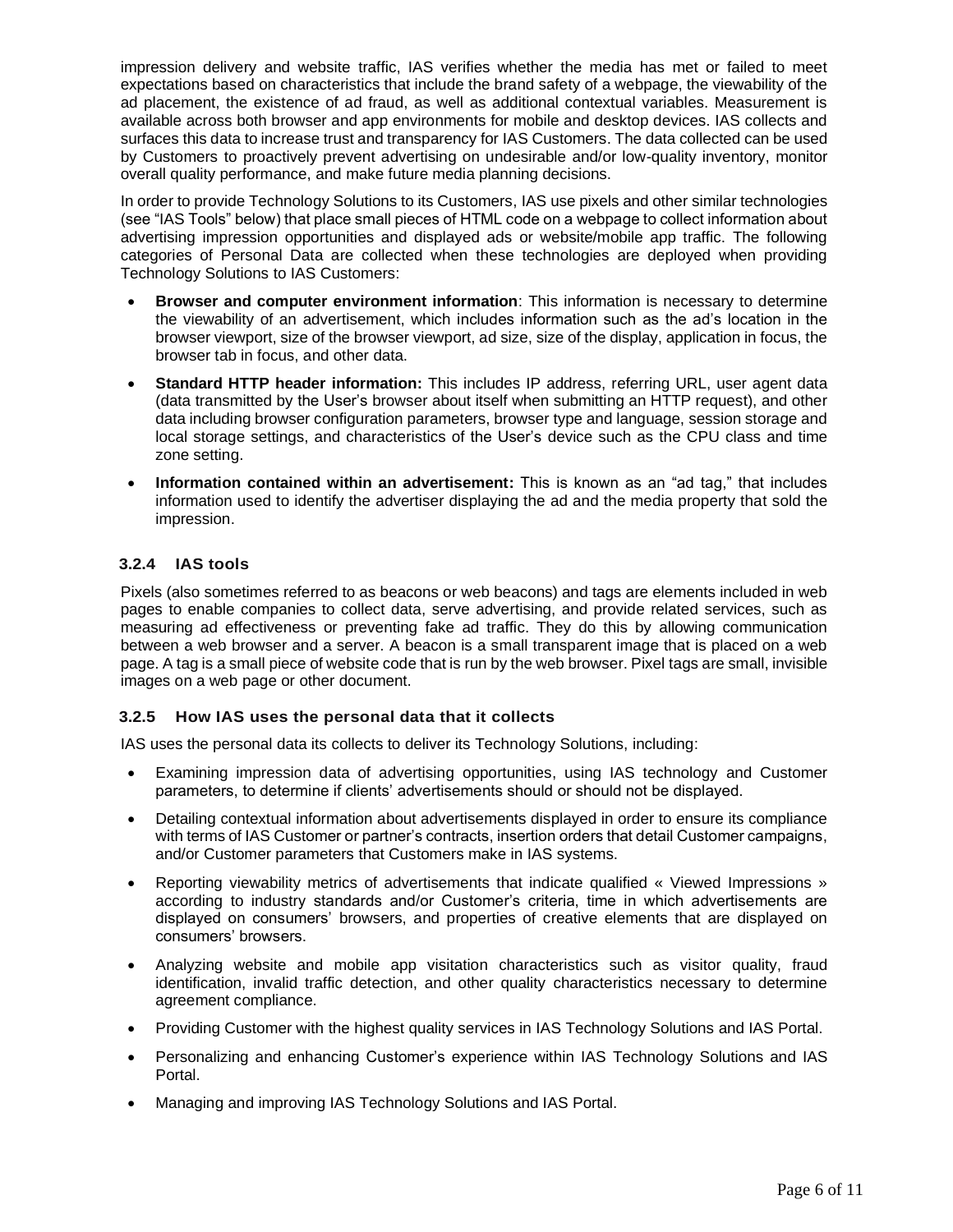IAS Technology Solutions include the detection and elimination of general invalid and sophisticated invalid traffic, including ad impression fraud, which it defines in this policy as the management of ad serving, ad display, or traffic activity such that ad impression measurements are shown inappropriately because the ads cannot be viewed by a user, are not served within operationally viewable parameters, or were displayed as a result of fraudulent machine-generated traffic. IAS fraud and invalid traffic services are intended to address fraud for advertising measurement purposes.

Additionally, IAS uses advertising impression information, mobile app information, and website traffic information including IP address and browser header information to:

- Identify traffic sources by their non-precise geographic location and determine if the location is correct and located within the advertiser's campaign parameters or traffic settings.
- Determine if traffic acquired is fraudulent, or if traffic acquisition practices are out of compliance with an advertiser's guidelines or contractual requirements.
- Determine if middleware is attempting to misrepresent its operating characteristics to prevent the identification of fraud or other invalid traffic.
- Determine if traffic or ad impressions are originating from a server farm unlikely to be responsible for human-generated browsing activity.

IAS leverages AI and Machine Learning in order to automate the process of detecting invalid traffic and fraudulent activity.

#### **3.2.6 How and why IAS discloses the personal data that it collects to other parties**

#### **3.2.6.1. Disclosures to third parties**

Like many businesses, IAS hire other companies to perform certain business-related services. IAS may disclose Personal Data to certain types of third-party companies, but only to the extent needed to enable them to provide services to IAS. The types of companies that may receive personal data and their functions are: direct marketing assistance (including disclosure to IAS distributors for direct marketing of Technology Solutions), billing, user service, data storage, hosting services, disaster recovery services, and credit card processors. All such third parties function as IAS agents, performing services at its instruction and on its behalf pursuant to contracts which require they provide at least the same level of privacy protection as is required by this Privacy Policy and implemented by IAS.

#### **3.2.6.2 Disclosures to affiliates**

IAS may also disclose personal data to its affiliates in order to support marketing, sale, and delivery of its Technology Solutions. Personal Data may be transferred from IAS subsidiaries located within the EU to IAS in the U.S. IAS has executed European Commission's Standard Contractual Clauses to legally transfer such data.

#### **3.2.6.3 Business disclosures**

In the event of a merger, dissolution, reorganization, or similar corporate event, or the sale of all or substantially all of IAS assets, IAS may transfer any Personal Data that it has collected to the surviving entity in a merger or to an acquiring entity. All such transfers shall be subject to IAS commitments with respect to the privacy and confidentiality of Personal Data as set forth in this privacy policy. This policy shall be binding upon IAS and its legal successors in interest.

#### **3.2.6.4 Disclosure to public authorities**

IAS is required to disclose Personal Data in response to lawful requests by public authorities, including in response to law enforcement requirements. IAS may also disclose Personal Data to other third parties when compelled to do so by government authorities or required by law or regulation including, but not limited to, in response to court orders and subpoenas.

#### **3.2.7 Data subject rights and choices**

The law in some jurisdictions provides individuals in those jurisdictions with certain rights regarding their Personal Data. Subject to certain exceptions, data subjects have the right to ask IAS to:

• Provide them with information about IAS processing of its Personal Data and give data subjects access to their Personal Data.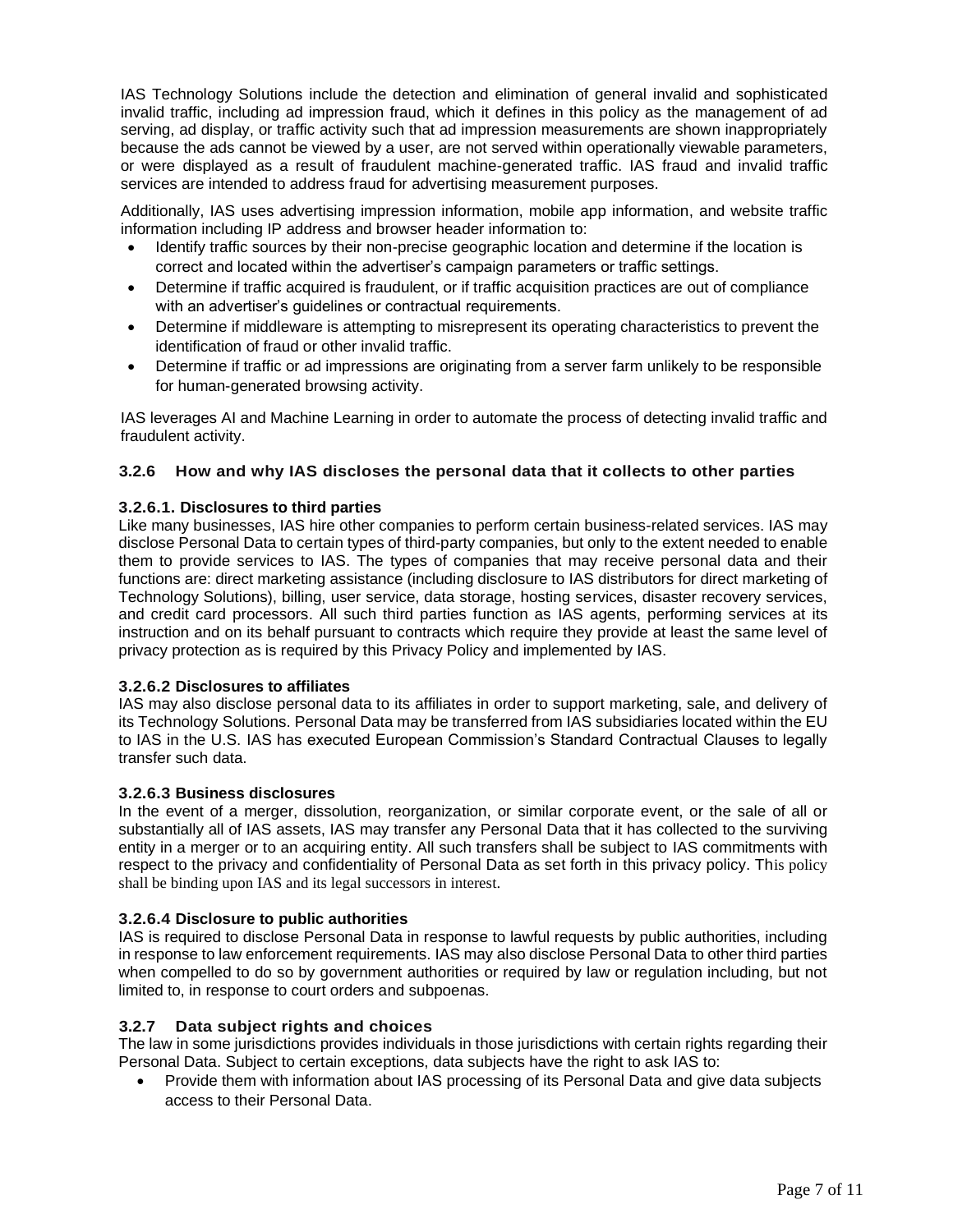- Update or correct inaccuracies in data subject's Personal Data.
- Delete their Personal Data.
- Transfer a machine-readable copy of their Personal Data to a data subject's or a third party of their choice.
- Restrict the processing of their Personal Data.
- Object to IAS processing of their Personal Data for direct marketing purposes.
- Obtain information about and object to IAS reliance on its legitimate interests as the basis for processing of data subject's Personal Data.

Data subject may exercise some of these rights and choices through certain Technology Solution features, for example, by editing their settings when they are logged in. Additionally, they can submit these requests via IAS Privacy Request Portal [here.](https://privacyportal.onetrust.com/webform/4bb950c1-a072-4513-8391-e78121a81518/e94ad20a-5ac6-4a14-91e4-6780487d9e18) If a data subject is an employee, prospective employee, or contractor of IAS, they should instead email it at [privacy@integralads.com.](mailto:privacy@integralads.com) IAS may request specific information from them to help IAS confirm their identity prior to processing their request. Applicable law may require or permit IAS to decline the data subject's request. If IAS declines the data subject's request, IAS will tell them why, subject to legal restrictions. IAS commits to resolving complaints about data subject's privacy and IAS collection or use of their Personal Data. EU individuals with inquiries or complaints regarding this Privacy Policy should first contact Integral Ad Science at privacy@integralads.com. If they have questions regarding their Personal Data processing or if they would like to submit a complaint, they may contact IAS at [privacy@integralads.com.](mailto:privacy@integralads.com) They may also contact IAS Data Protection Officer at the contact information below. IAS will do its best to resolve any questions or concerns that a data subject may have. They may also submit a complaint to the data protection regulator in their jurisdiction.

To the extent that IAS acts as a data processor, it may direct a data subject to the data controller for handling of their request under applicable data protection law.

#### **3.2.8 Data retention**

IAS will retain Personal Data for as long as it is needed to fulfill the purpose for which it was collected or as required by law. To determine the appropriate retention period, IAS will consider the amount, nature, and sensitivity of the data; the potential risk of harm from unauthorized use or disclosure of the data; the purposes for which IAS processes the data and whether IAS can achieve those purposes through other means; and applicable legal requirements. Unless otherwise required by law, at the end of the retention period IAS will remove personal data from its systems and records or take appropriate steps to properly anonymize it.

#### **3.2.9 International transfers**

The IAS Portal and Technology Services are hosted and operated in the United States through IAS and its service providers. If a User does not reside in the U.S., laws in the U.S. may differ from the laws where they reside. By using the IAS Portal and Technology Services, the User acknowledges that any Personal Data about them, regardless of whether provided by them or obtained from a third party, is being provided to IAS in the U.S. and will be hosted on U.S. servers, and the User authorizes IAS to transfer, store, and process their information to and in the U.S. The User hereby acknowledges and agrees with the transfer of their data to the U.S. IAS relies on the European Commission Standard Contractual Clauses for transfers of data outside of the U.K., Switzerland, and the European Union, pursuant to the recent decisions of the European Commission, the U.K. Information Commissioner's Office, and Swiss Federal Data Protection and Information Commissioner.

#### **3.2.10 Legal bases for processing**

IAS processing of a data subject's Personal Data is carried out pursuant to the following legal bases:

- The processing is necessary for IAS to provide a User with the products and services they request, or to respond to their inquiries.
- IAS has a legal obligation to process their Personal Data, such as compliance with applicable tax and other government regulations or compliance with a court order or binding law enforcement request.
- To protect a User's vital interests, or those of others.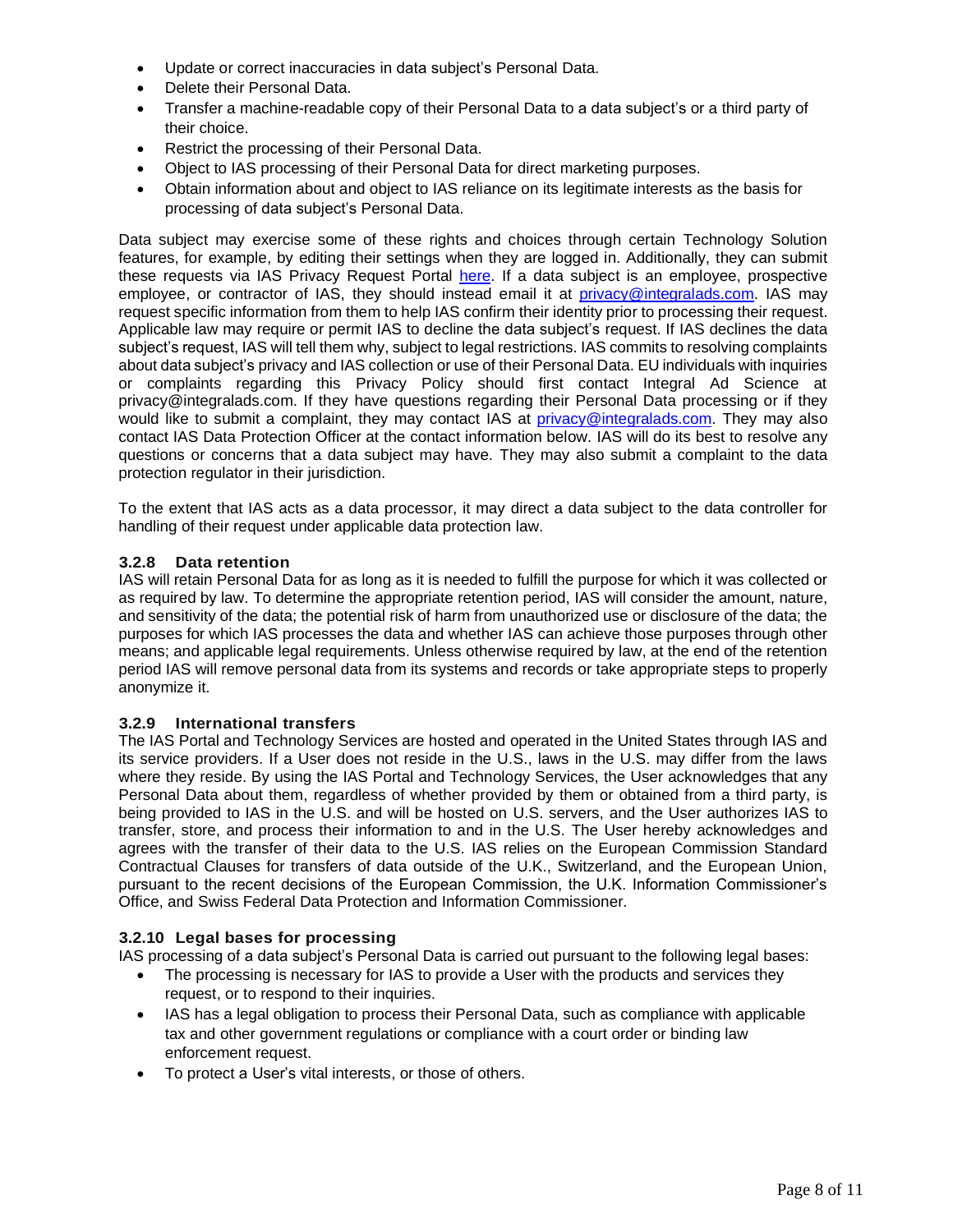- IAS has a legitimate interest in carrying out the processing activity. In particular, IAS has a legitimate interest in the following cases:
	- $\circ$  To analyze and improve the safety and security of the Service. This includes implementing and enhancing security measures and safeguards and protecting against fraud, spam, and abuse.
	- o To maintain and improve the Service.
	- $\circ$  To operate the Service and provide the User with certain information and communications tailored to, and in accordance with, their preferences.
- The User consented to the processing of their Personal Data. When they consent, they may change their mind at any time.

#### **3.2.11 California Privacy Rights**

If a User is a California resident, they should review IAS's California Consumer Privacy Act ("CCPA") Privacy Notice **[here](https://go.integralads.com/rs/469-VBI-606/images/IAS_CCPA_Privacy_Notice.pdf)**, which describes their rights under California law and provides information regarding IAS's collection, use, and disclosure of "personal information" (as that term is defined in the CCPA).

#### **3.2.12 Children**

IAS does not knowingly collect any Personal Data from children under the age of thirteen through its IAS Portal, or Technology Solutions. If a person is under 16, they should not give IAS any Personal Data. IAS encourages parents and legal guardians to monitor their children's Internet usage and to help enforce IAS Privacy Policy by instructing their children never to provide Personal Data to IAS without their permission. If a person has reason to believe that a child under the age of 16 has provided Personal Data to IAS, they should contact IAS at [privacy@integralads.com,](file:///C:/Users/sleitch/ND%20Office%20Echo/VAULT-3S5IKXGL/privacy@integralads.com) and IAS will endeavor to delete that Personal Data from its databases.

#### **3.2.13 Changes to this privacy policy**

This Privacy Policy is effective as of the date stated at the top of this Privacy Policy. IAS may change this Privacy Policy from time to time, and will post any changes its Technology Solutions or IAS Portal as soon as they go into effect. By accessing its Technology Solutions or IAS Portal after IAS makes any such changes to this Privacy Policy, the User is deemed to have accepted such changes. Users should refer to this Privacy Policy on a regular basis.

#### **3.2.14 How to contact IAS**

If someone has questions about this Privacy Policy, please contact us in one of the following ways:

E-mail IAS at: [privacy@integralads.com](file:///C:/Users/sleitch/ND%20Office%20Echo/VAULT-3S5IKXGL/privacy@integralads.com) Or write to IAS at: Integral Ad Science, Inc. 95 Morton Street, 8<sup>th</sup> Floor New York, NY 10014 Attn: Global Compliance Officer

If someone is a EU resident and wish to escalates their inquiry after contacting the privacy team, they are welcome to contact IAS Data Protection Officer, Lucid Privacy Group.

E-mail IAS DPO at: [dpo@integralads.com](file:///C:/Users/sleitch/ND%20Office%20Echo/VAULT-3S5IKXGL/dpo@integralads.com) Or write to them at: Lucid Privacy 1556 Shrader Street San Francisco CA 94117 Attn: Integral Ad Science

## **4.0 Policy Maintenance**

### **4.1 Authority and Delegation**

The IAS Audit Committee (AC) has approved this Policy. The IAS AC hereby delegates to the General Counsel ("Policy Owner") responsibility for this Policy and its maintenance,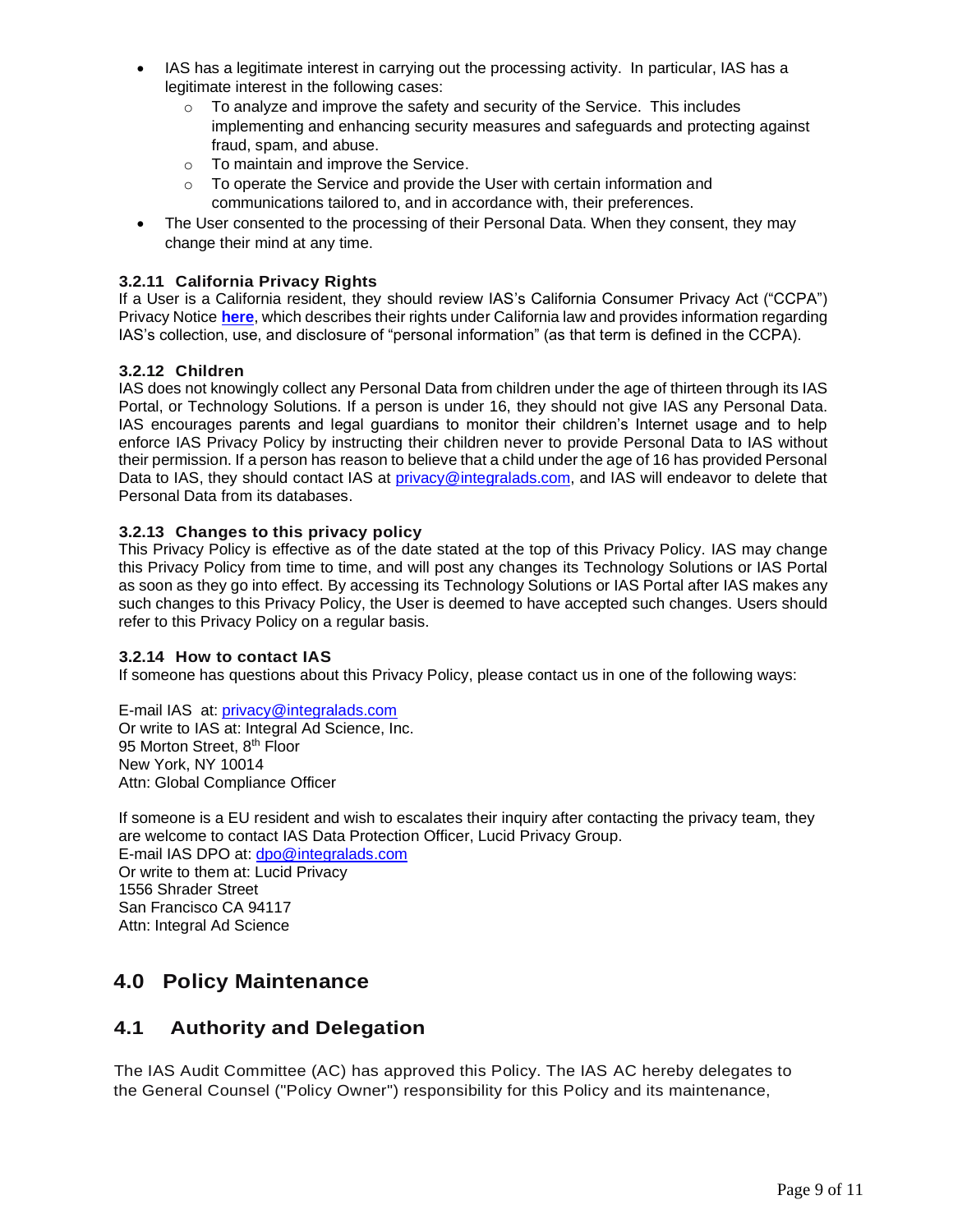including authority to review and approve procedures established in accordance with this Policy.

Any authority granted by the IAS AC and any responsibility they assign to the Policy Owner under this Policy may be delegated at his/her discretion, except as otherwise provided in this Policy.

## **4.2 Policy Review, Renewal and Approval**

**Approval**: The IAS AC shall review and approve all material revisions to this Policy. The IAS AC approval shall be documented in the meeting minutes of this governing body.

**Periodic Renewal**: The IAS AC shall renew this Policy periodically, but no less frequently than annually.

**Periodic Review:** The Global Compliance Officer shall review this Policy on an annual basis to evaluate its effectiveness and accuracy. Any resulting revisions shall be submitted for review and approval as outlined in the Approval section above and documented in the Revision History section of the Appendix. If no revisions are needed, the Global Compliance Officer or assigned delegate shall communicate the outcome of the review to the General Counsel.

**Additional Triggers**: Certain events, including but not limited to audit findings or changes in business activities, shall trigger unscheduled additional review and revision to this Policy.

## **4.3 Procedure Review, Renewal and Approval**

All related procedures are expected to be in compliance with the spirit and letter of this Policy. The General Counsel has delegated to the Global Compliance Officer to review and approve all material revisions to related procedures. The Global Compliance Officer must review and renew all related procedures no less frequently than annually.

In addition, any related procedures created by functions outside of Information Technology requires approval from the function leader most closely aligned with the procedure subject matter. Only those procedures that reflect material deviations from this Policy must be raised to the attention of the Global Compliance Officer or his/her delegate for review.

## **5.0 Cross References**

### <span id="page-9-0"></span>**5.1 Related Policies**

IAS Website Privacy Policy

## **5.2 Related Standards**

None

## <span id="page-9-1"></span>**5.3 Related Procedures**

None

### **5.4 Related Notices**

<span id="page-9-2"></span>None